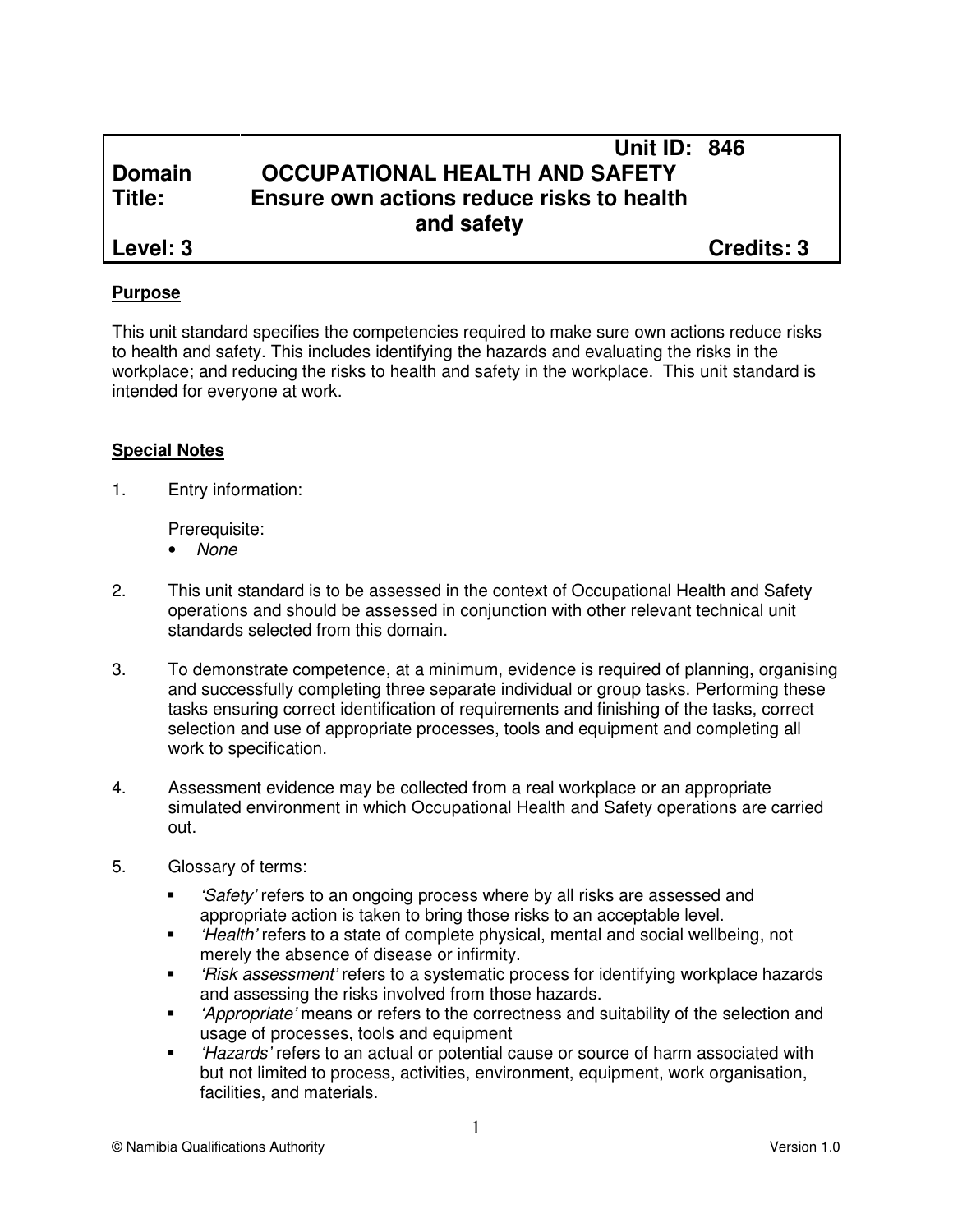- 'Specifications' refers to and includes any, or all of the following: manufacturer's specifications and recommendations, legislation and statutory requirements, and organisation's policies, procedures and guidelines.
- 6. All inspection, operation and maintenance procedures associated with the use of tools and equipment shall comply with statutory requirements and manufacturers' and/or company's guidelines and instructions.
- 7. Regulations and legislation relevant to this unit standard include the following:
	- The Constitution of the Republic of Namibia
	- Labour Act 2007 (Act no. 11, 2007)
	- Government Notice No. 156 Labour Act, 1992: "Regulations Relating to the Health and Safety of Employees at Work"
	- Presidential Proclamation No. 10 Labour Act, 1992 Part XI, Section 101 of the Labour Act 1992)
	- HIV Code on Employment and all subsequent amendments.

#### **Quality Assurance Requirements**

This unit standard and others within this subfield may be awarded by institutions which meet the accreditation requirements set by the Namibia Qualifications Authority and the Namibia Training Authority and which comply with the national assessment and moderation requirements. Details of specific accreditation requirements and the national assessment arrangements are available from the Namibia Qualifications Authority and the Namibia Training Authority on www.nta.com.na.

# **Elements and Performance Criteria**

#### **Element 1: Identify the hazards and evaluate the risks in the workplace**

#### **Range:**

Hazard identification systems may include but are not limited to hazard registers, hazards reports, inspections, area analysis, task analysis, and process analysis.

#### **Performance Criteria**

- 1.1 Workplace instructions relevant to the job are identified.
- 1.2 Working practices in the job which could be harmful are identified.
- 1.3 Conditions and aspects of the workplace which could be harmful are identified.
- 1.4 Methods of hazard identification are recognised and selected.
- 1.5 The potentially harmful working practices, conditions and aspects of the workplace are assessed to determine which present unacceptable risks.